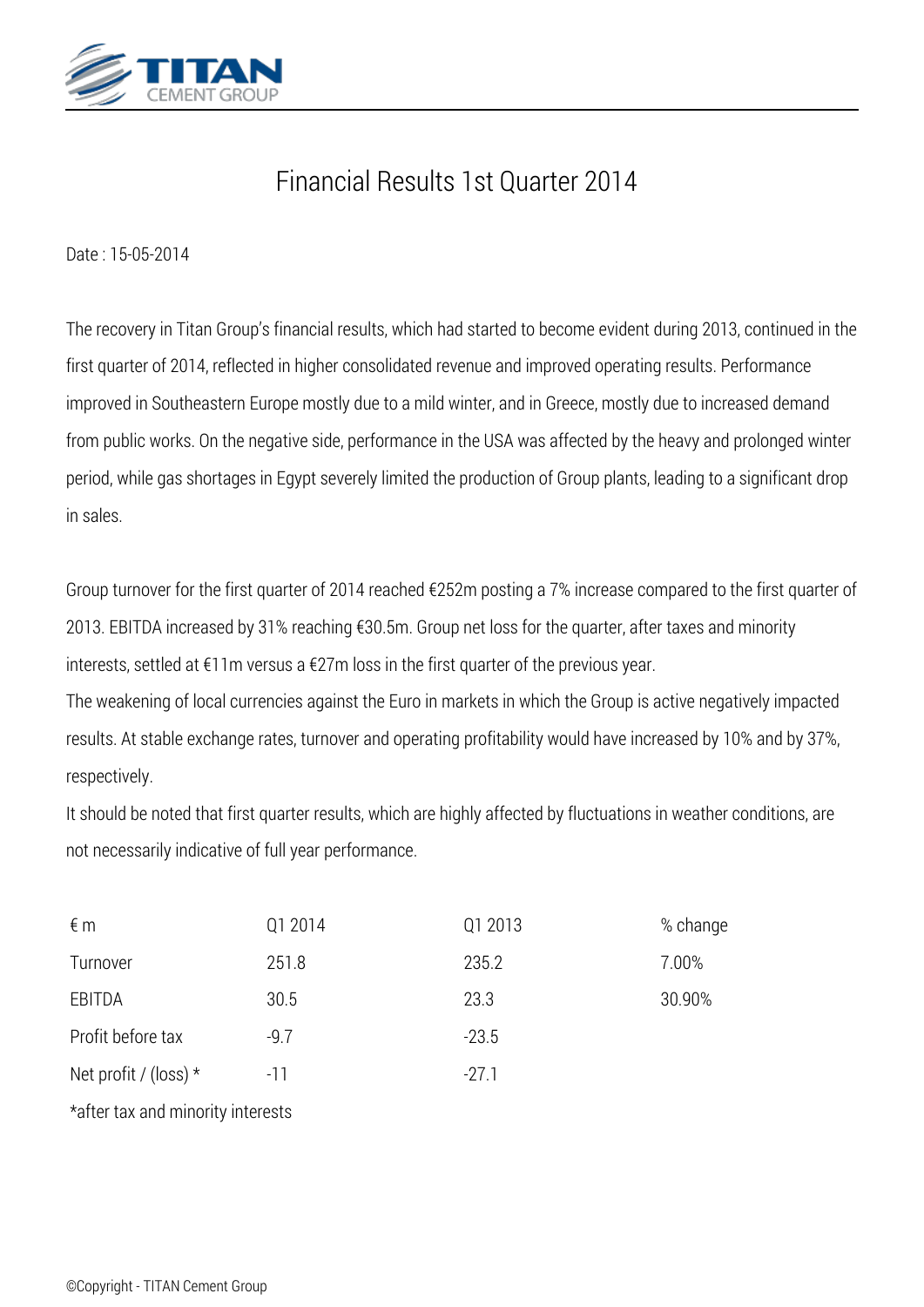

## *OPERATING RESULTS*

*In Greece, cement consumption recorded an increase against the depressed levels of 2013. This improvement, which was also aided by a mild winter, is solely due to public infrastructure works, mainly the restart of public road works. Trends in private construction activity are still negative.*

*The continued operation of the Group's plants in Greece is dependent on the competitiveness of exports, amid intense international competition, especially from countries which are not subject to the costs of EU legislation on carbon dioxide emissions. Titan continued to undertake investments targeted at reducing both energy costs and the Group's environmental footprint. Nonetheless, the high cost of electricity in Greece represents a significant threat to the competitiveness of Greek plants. Of all the countries in which the Group operates cement plants, Greece faces the highest cost of electricity. Despite the challenges, cement exports continued at high volumes in 2014.*

*In the first quarter of 2014, turnover in Group region Greece and Western Europe, grew by 31% and stood at €67m. Operating profitability reached €4m versus a €3m loss in 2013.*

*In the USA, the long and harsh winter which struck the mid-Atlantic region, coupled with the frontloading of scheduled maintenance costs in the first quarter of the year, prevented any tangible improvement in Titan America's results. In Florida, which was not affected by inclement weather, the construction sector continued to recover at a rapid pace. In the first quarter of 2014, turnover in Group region USA, grew by 6% and stood at €95m while operating profit stood at €1m versus €0.5m in 2013.*

*In the markets of Southeastern Europe, construction activity was aided by the mild weather and posted an increase. Turnover grew by 28% and stood at €41m, while operating profit reached €10m versus €3 m in 2013. In Egypt, continuing stoppages in operation, owing to the disruptions in the supply of natural gas, led to a pronounced decline in cement production compared to the same period in 2013. The increase in cement prices recorded in the context of a resilient market and constrained supply, was almost completely counterbalanced by foreign exchange fluctuations. In Turkey, demand continued to trend upwards aided by favorable weather conditions.*

*It should be noted that following the adoption of IFRS11, as of 1st January, 2014, the Group accounts for the joint venture operations in Turkey, within Group region Eastern Mediterranean, through the equity method and not through proportionate consolidation as was the case until now. To facilitate comparability, 2013 results have been restated accordingly. Turnover in Group region Eastern Mediterranean in the first quarter of 2014, posted a*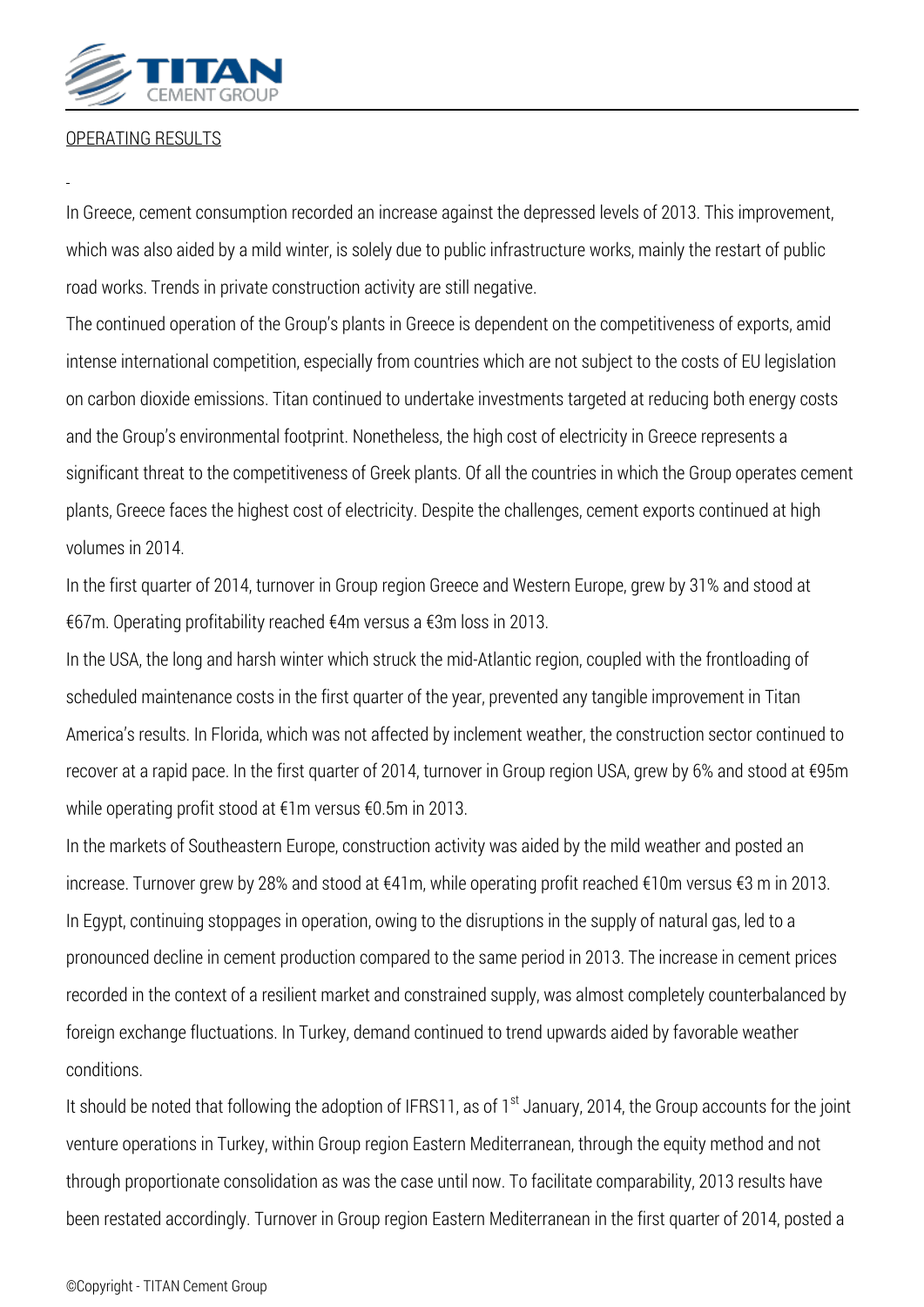

*21% decline and stood at €49m while operating profit declined by 29% and stood at €16m.*

*Group net debt at the end of the first quarter of 2014 stood at €541m, increased versus the end of 2013 due to seasonality, but still lower by €54m compared to the same period in the previous year. Over time, the, Group has reduced net debt to below half the level recorded in the beginning of 2009.*

*In January 2014, Titan Global Finance Plc. (TGF), a subsidiary of Titan Cement Company S.A., and a syndicate of Greek and international banks executed in London, UK, a new €455m multicurrency forward start syndicated revolving credit facility, guaranteed by the Titan Cement Company S.A. The new facility matures in January 2018 and will be used for refinancing TGF's existing syndicated facility maturing in January 2015 and, thereafter, for general corporate purposes.*

*Group capital expenditure in the first quarter of 2014 stood at €14m versus €6m in the same period in 2013.*

## *OUTLOOK FOR 2014*

*Recent trends in Group markets appear to justify a certain degree of reserved optimism for 2014, despite continuing uncertainties.*

*In the USA, cement consumption is picking up and is expected to grow strongly over the medium term, mainly due to the recovery in the residential housing market. As per the recent Portland Cement Association (PCA) estimates, cement demand is forecast to grow by 7.9% in 2014, by 10% in 2015 and by 10.2% in 2016. In Greece, for the first time in seven years, cement demand is expected to trend higher compared to the previous year. This positive development is primarily due to the execution of public infrastructure works. The outlook for residential building activity is not yet positive, despite the slight improvement witnessed in financial sentiment. Construction activity in the countries of Southeastern Europe is exhibiting signs of improvement compared to 2013, although overall demand for building materials is not expected to grow much in 2014. The Group faces its greatest challenges in Egypt. In addition to the broader uncertainties, the situation has been further compounded by the acute shortage of fuel. The unavailability of natural gas is curtailing the plants' production much below capacity levels. Current and planned investments that will allow the utilization of solid and other secondary fuels, are not anticipated have a decisive impact during the course of the current year. In Turkey, demand continues to grow since, for the time being, public and private construction activity seem to retain their momentum.*

## *FINANCIAL RESULTS OF PARENT COMPANY ΤΙΤΑΝ CEMENT S.Α.*